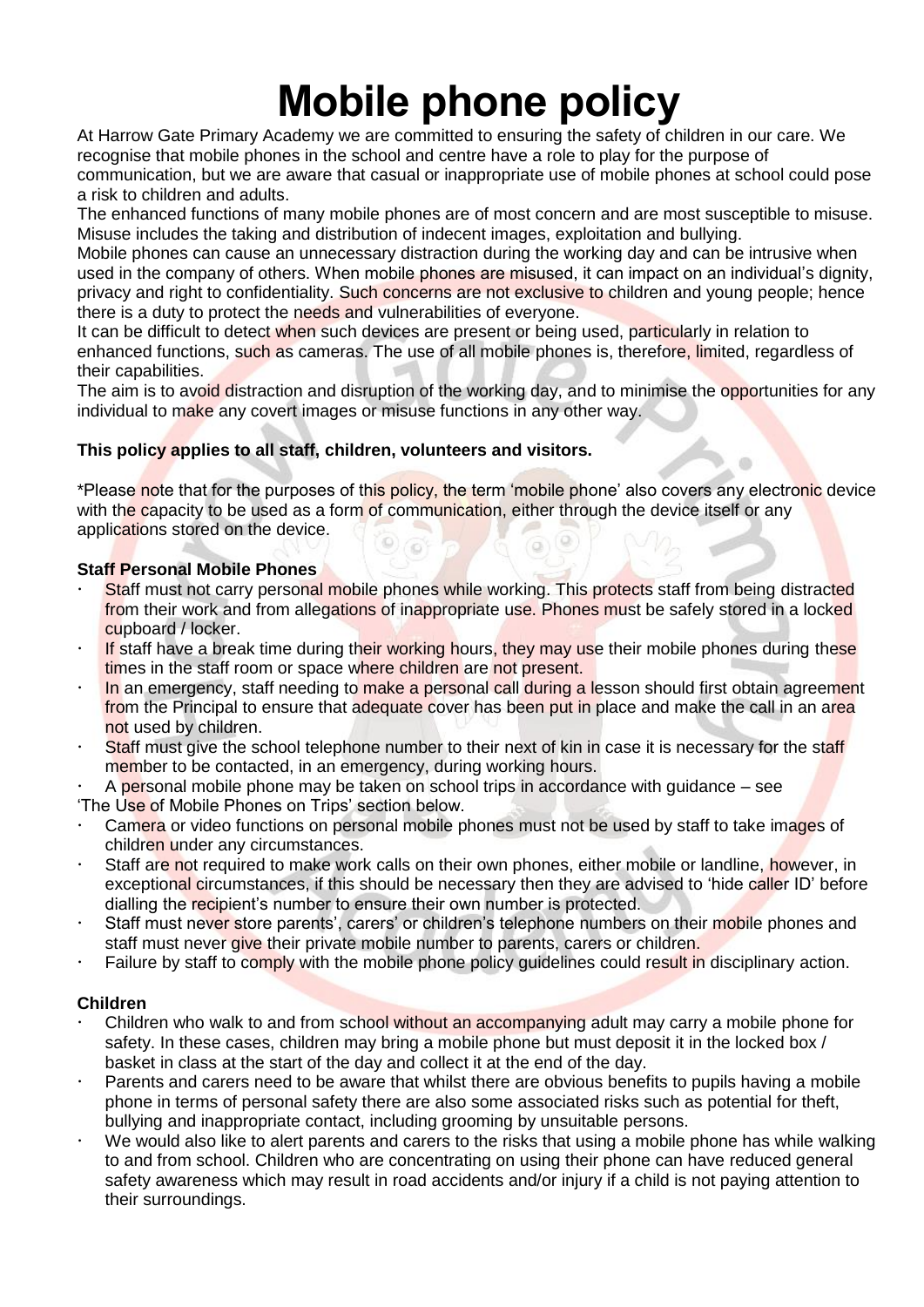- Mobile phones deposited in school by children will be kept safely in a locked cupboard. Whilst the school will take every reasonable care, it accepts no responsibility whatsoever for theft, loss, damage or health effects (potential or actual) relating to mobile phones. It is the responsibility of parents and carers to ensure mobile phones are properly insured. It is recommended that pupil's phones are security marked and password protected.
- Any mobile phones discovered to have been brought into the school and not handed in will be confiscated immediately. Parents or carers will be asked to collect the mobile phone from the school office.
- Children are not allowed to carry mobile phones on any school trips.
- If a member of the staff has any suspicion that a mobile phone brought into school by a pupil has unsuitable material stored on it, the pupil will be required to hand over the phone immediately to a member of staff and parents or carers will be asked to collect it from a member of the senior leadership team. In circumstances where there is a suspicion that the material on the mobile phone may provide evidence relating to a criminal offence the phone will be handed over to the school's safeguarding lead or to the Principal for further investigation and the parent or carer asked to collect it from them.

### **Visitors, Parents and Carers**

- We ask all parents not to use mobile phones in the school from 9am until 3.20pm. This includes all uses including, texting and photographing.
- Visitors and supply staff are not allowed to use mobile phones on the school property and phones must be kept in their bags. Mobile phones can be used in the staff room.
- If a visitor, parent or carer is seen using their mobile phone, they will be asked politely to turn it off/desist from using it/remove it from children's view.
- It is recognised that many parents and carers use their mobile phone as a camera/video device to record their child at special performances e.g. class assemblies, concerts, etc. On these occasions the use of a phone is permitted for photographing/videoing only; images should only be taken by parents and carers if they include their own child and that the use of these images is for their own personal use and must not be uploaded for any internet use including Facebook or any other social networking sites or used in any form of publication unless they are solely of their own child.
- The school that children may inadvertently be included in photographs by another parent; the school, therefore, are obliged to warn parents and carers of the legal and safeguarding risks of publishing such photographs on any platform. The placing of any photographs of children on social media is dangerous and parents may be in breach of the Data Protection Act if they upload photos of other children without the explicit consent of that child's parents.

## **The Use of Mobile Phones on School Trips**

Carrying mobile phones on trips can help to ensure safety for all members of the school. However, it is important that the following guidance is adhered to in order to keep children safe and protect staff and volunteers from accusations of inappropriate use:

- The party leader should carry a mobile phone for use in contacting other staff members or volunteers on the trip, contacting the campus or contacting the emergency services. If the office mobile phone is unavailable (e.g. if another trip is on the same day) then the party leader should follow the advice below for staff use of personal mobile phones.
- Members of staff and volunteers may carry their own, personal mobile phones within the following guidelines:
- Personal phones should only be used to contact staff members or volunteers on the trip, the school or emergency services. If possible, these calls should be made away from children.
- Personal phones should not be used for any purpose other than school business for the duration of a trip. This means that personal calls or texts should not be made or accepted. On residential trips this will apply while the member of staff or volunteer is on duty. Staff and volunteers should ensure that next of kin are provided with the school number so that in an emergency the school is contacted and will make contact with the relevant person through the party leader.
- If it becomes necessary for a member of staff or volunteer to make a personal call or text, then the party leader or another member of staff should be informed and take responsibility for the pupils in the group while the call or text is made away from sight and sound of any pupils.
- Personal mobile phones must not be used under any circumstances to take photographs or videos of pupils. Volunteers are acting role models for the duration of the trip and therefore must not take photos